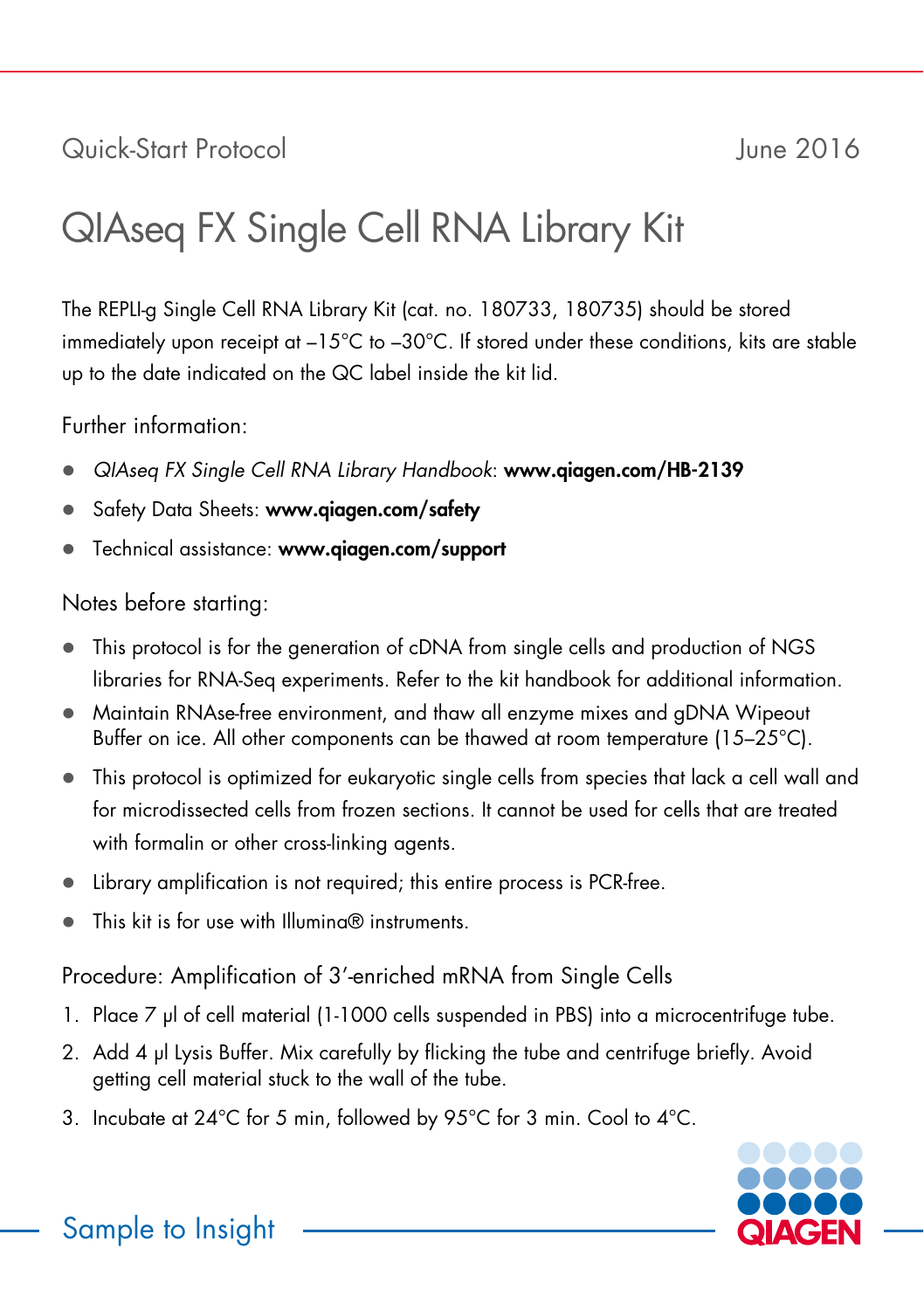- 4. Add 2 µl gDNA Wipeout Buffer, mix, centrifuge and incubate at 42°C for 10 min.
- 5. Prepare Quantiscript RT mix according to Table 1 and mix well.

#### Table 1. Preparing Quantiscript RT mix\*

| Component                  | Volume/reaction* |
|----------------------------|------------------|
| RT/Polymerase Buffer       | $4 \mu$          |
| Oligo dT Primer            | ار 1             |
| Quantiscript RT Enzyme Mix | $\mathbf{u}$     |
| <b>Total volume</b>        | 6 pl             |

\* Scale up accordingly if performing several reactions simultaneously.

- 6. Add 6 µl of freshly prepared Quantiscript RT to the lysed cell sample. Mix, centrifuge and incubate at 42ºC for 60 min.
- 7. Stop the reaction by incubating at 95°C for 3 min, then cool on ice.
- 8. Prepare the ligation mix by adding the components as shown in Table 2.

#### Table 2. Preparing ligation mix\*

| Component           | Volume/reaction* |
|---------------------|------------------|
| Ligase Buffer       | 8 ul             |
| Ligase Mix          | 2 ul             |
| <b>Total volume</b> | ار 10            |

\* Scale up accordingly if performing several reactions simultaneously.

- 9. Add 10 µl of freshly prepared ligation mix to the Quantiscript RT reaction from step 7. Mix, centrifuge briefly and incubate at 24ºC for 30 min.
- 10.Stop the reaction by incubating at 95°C for 5 min.
- 11.Prepare the REPLI-g SensiPhi amplification mix (Table 3).

#### Table 3. Preparing REPLI-g SensiPhi amplification mix\*

| Component                       | Volume/reaction* |
|---------------------------------|------------------|
| REPLI-g sc Reaction Buffer      | 29 ul            |
| REPLI-g SensiPhi DNA Polymerase | - ul             |
| <b>Total volume</b>             | 30 ul            |

\* Scale up accordingly if performing several reactions simultaneously.

- 12.Add 30 µl of freshly prepared REPLI-g SensiPhi amplification mix to the ligation reaction from step 10. Mix, centrifuge briefly and incubate at 30ºC for 2 h.
- 13. Stop the reaction by incubating at 65°C for 5 min.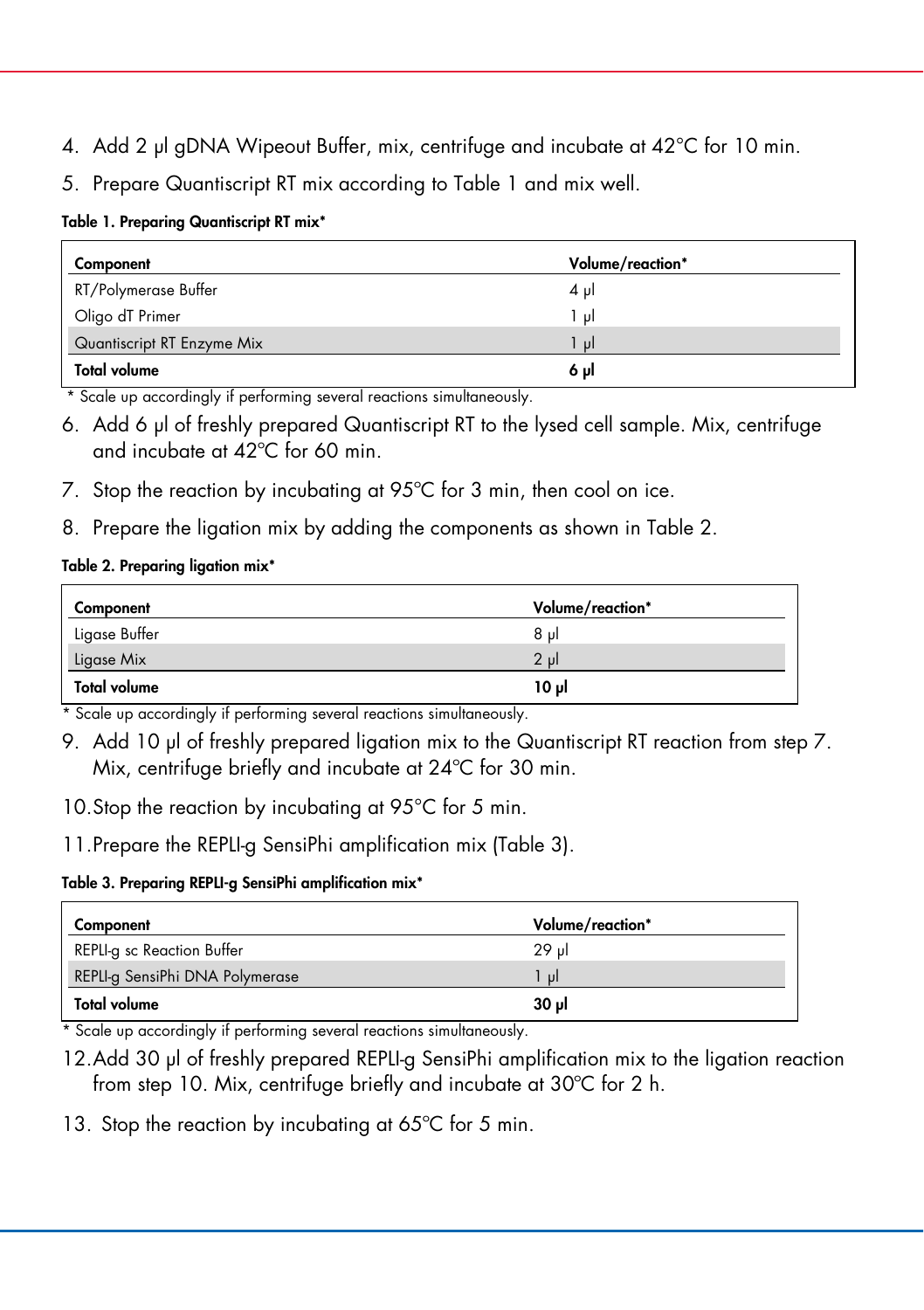14. Amplified cDNA behaves like purified genomic DNA and has an approximate length of up to 70,000 bp. See the kit handbook for QC of the WTA reaction and storage.

## Procedure: PCR-Free Library Construction from Amplified cDNA

FX Single-Tube Fragmentation, End Repair and A-addition

1. Thaw all kit components on ice, program a thermocycler according to Table 4 and start the program. When the thermocycler block reaches 4°C, pause the program.

Table 4. Reaction mix for end-repair FX reaction cycling conditions

| <b>Step</b>    | <b>Temperature</b> | Incubation time |
|----------------|--------------------|-----------------|
|                | $4^{\circ}$ C      | 1 min           |
| $\overline{2}$ | $32^{\circ}$ C     | $15$ min $*$    |
| 3              | $65^{\circ}$ C     | 30 min          |
| 4              | $4^{\circ}$ C      | Hold            |

\* The insert size of the completed libraries is determined by the duration of step 2. Using 200–1000 ng input amplified cDNA, 15 min fragmentation time produces a fragment distribution of around 350 bp. For detailed recommendations, please refer to the QIAseq FX Single Cell RNA Library Handbook. Use a thermocycler with heated lid.

- 2. Prepare a WTA DNA dilution 200-1000 ng in 10 µl H<sub>2</sub>O sc.
- 3. Prepare the FX Reaction Mix on ice according to Table 5 and mix by pipetting.

Table 5. FX Reaction Setup for >200 ng input WTA-DNA

| Component                      | Volume/reaction* |
|--------------------------------|------------------|
| FX Buffer, 10x                 | $5 \mu$          |
| H <sub>2</sub> O <sub>sc</sub> | $20 \mu$         |
| <b>FX Enhancer</b>             | $5 \mu$          |
| FX Enzyme Mix                  | $10 \mu$         |
| <b>Total reaction volume</b>   | 40 µl            |

Note: Mix by pipetting and keep on ice.

- 4. Add 40 µl FX Reaction Mix to each WTA cDNA sample on ice and gently mix.
- 5. Briefly spin down the PCR plate/tubes and immediately transfer to the pre-chilled thermocycler (4°C) and resume the program. Once the fragmentation program is complete, transfer samples to ice. Proceed with the next step.